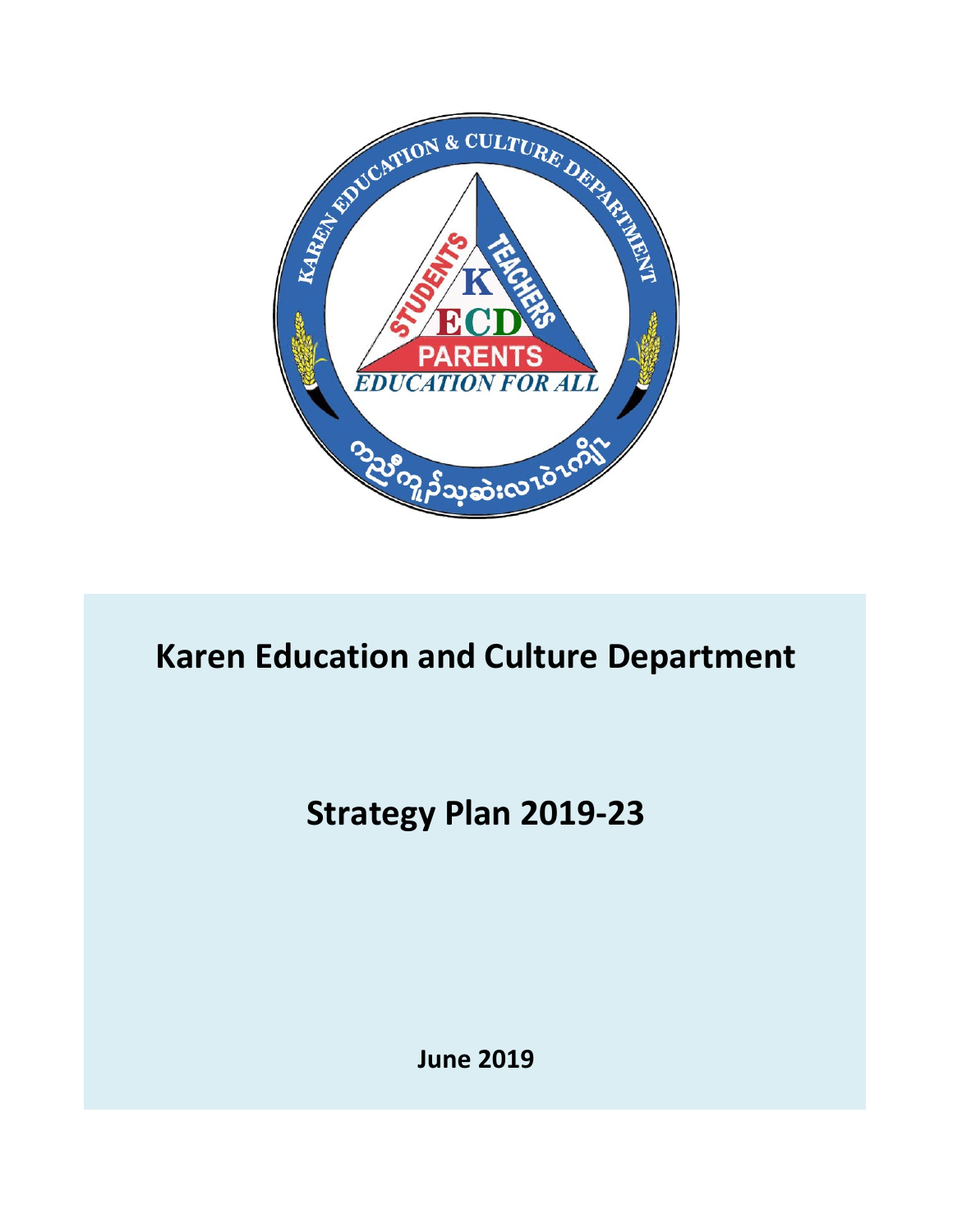# **CONTENTS Page**

|--|--|

| <b>ACRONYMS</b>                                                               |                                                      | 3  |  |  |
|-------------------------------------------------------------------------------|------------------------------------------------------|----|--|--|
|                                                                               |                                                      | 3  |  |  |
| <b>INTRODUCTION</b>                                                           |                                                      | 4  |  |  |
| <b>METHODOLOGY</b>                                                            |                                                      | 5  |  |  |
| <b>PLANNING ASSUMPTIONS</b>                                                   |                                                      | 6  |  |  |
|                                                                               | <b>External Operating Environment</b>                | 6  |  |  |
| <b>Internal Organisational Context</b><br>6                                   |                                                      |    |  |  |
| STRATEGIC GOALS, CORE OBJECTIVES, LINES OF ACTION AND INDICATORS AND MEANS OF |                                                      |    |  |  |
| <b>VERIFICATION:</b>                                                          |                                                      | 7  |  |  |
|                                                                               | <b>GOAL #1: NATIONAL RELEVANCE</b>                   | 8  |  |  |
|                                                                               | <b>GOAL #2: ORGANISATIONAL EXCELLENCE</b>            | 9  |  |  |
| <b>GOAL #3: SERVICE INTEGRITY, QUALITY AND INNOVATION</b><br>11               |                                                      |    |  |  |
|                                                                               | <b>GOAL #4: CULTURE AND COMMUNITY PEACE-BUILDING</b> | 13 |  |  |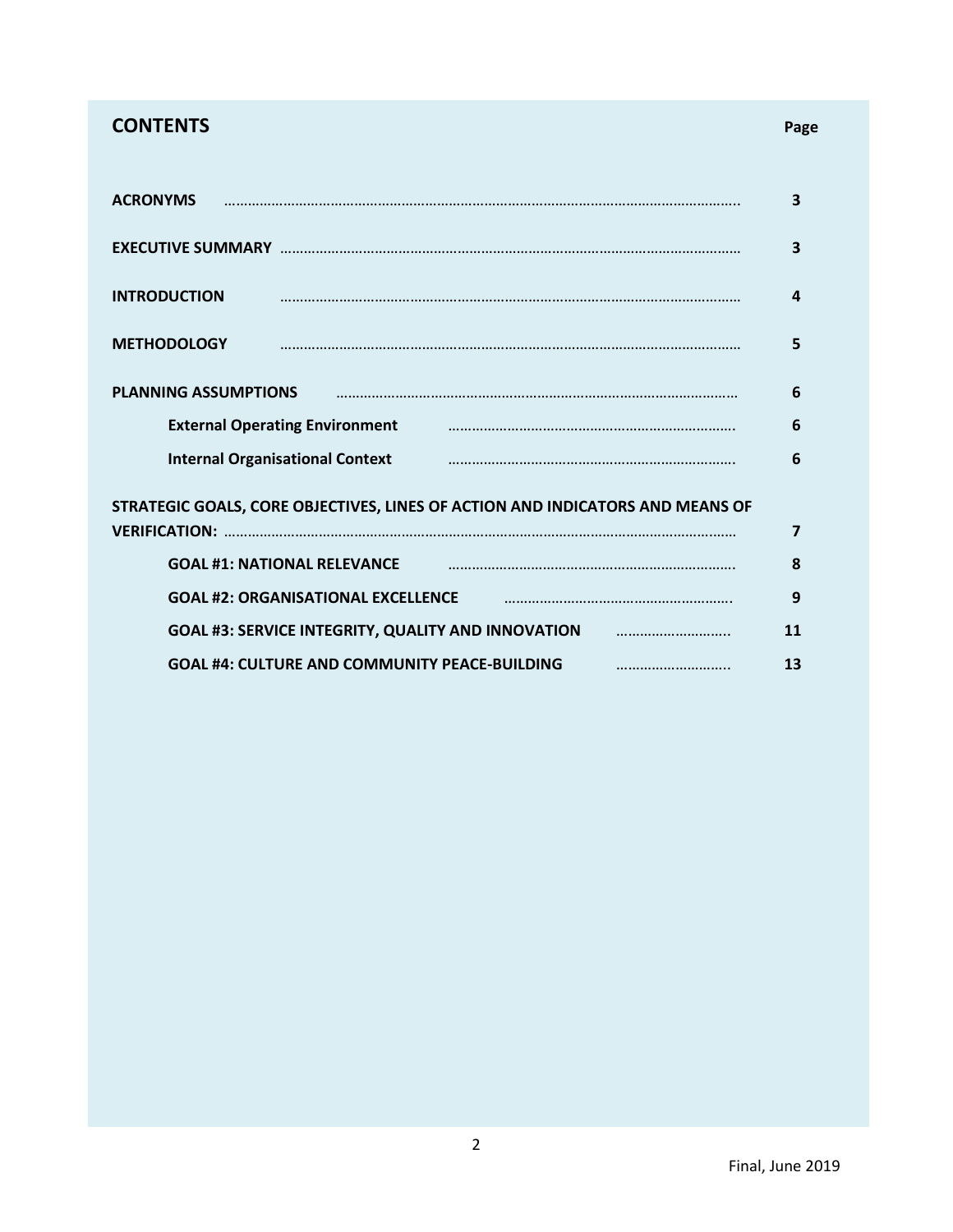## **ACRONYMS**

| <b>BE</b>  | <b>Basic Education</b>              | <b>NFE</b> | <b>Non-Formal Education</b>         |
|------------|-------------------------------------|------------|-------------------------------------|
| DEO        | <b>District Education Officer</b>   | OOSC       | Out-Of-School Children              |
| DES.       | <b>District Education Secretary</b> | SMT.       | Senior Management Team              |
| <b>DRR</b> | <b>Disaster Risk Reduction</b>      | TEO.       | <b>Township Education Officer</b>   |
| HE         | <b>Higher Education</b>             | <b>TES</b> | <b>Township Education Secretary</b> |
| M&E        | Monitoring and Evaluation           | ToR        | Terms of Reference                  |
| MoE        | Ministry of Education               | VT         | <b>Vocational Training</b>          |

## **EXECUTIVE SUMMARY**

The KECD manages and supports the provision of, and equitable access to, sustainable, quality education services across wide areas of SE Burma/ Myanmar.

Through a comprehensive and highly participatory process, the KECD's Strategy Plan (2019-23) outlined below asserts the unpredictability of its operating environment yet defines its Strategic Goals and Core Objectives for the short-to-medium term, together with operational Lines of Action and Performance Indicators in pursuit of these and to measure their impacts.

The resulting (4) Strategic Goals of the KECD over the next (5) years are:

- **National Relevance**
- **Organisational Excellence**
- **Service Integrity, Quality and Innovation**
- **Culture and Community Peace-Building**

The Core Objectives pursuing the Strategy Plan include a number of professional disciplines and creative approaches to the work of the KECD. These include:

- Developing and rolling-out a raft of key integrated policies and procedures to further professionalise its organisational culture
- Diversifying the types of education services available to meet the varied needs of young people
- Broadening the Department's authority to include 'Culture' within its mandate and activities
- Supporting the development and availability of Eastern Pwo Karen language educational materials

This Strategy Plan has been translated into (Sgaw) Karen and Burmese, and shared with the KNU EC, its District and Township Education Offices, operational partners and strategic stakeholders. It will be reviewed and revised periodically to ensure it reflects the dynamic environment that KECD works in.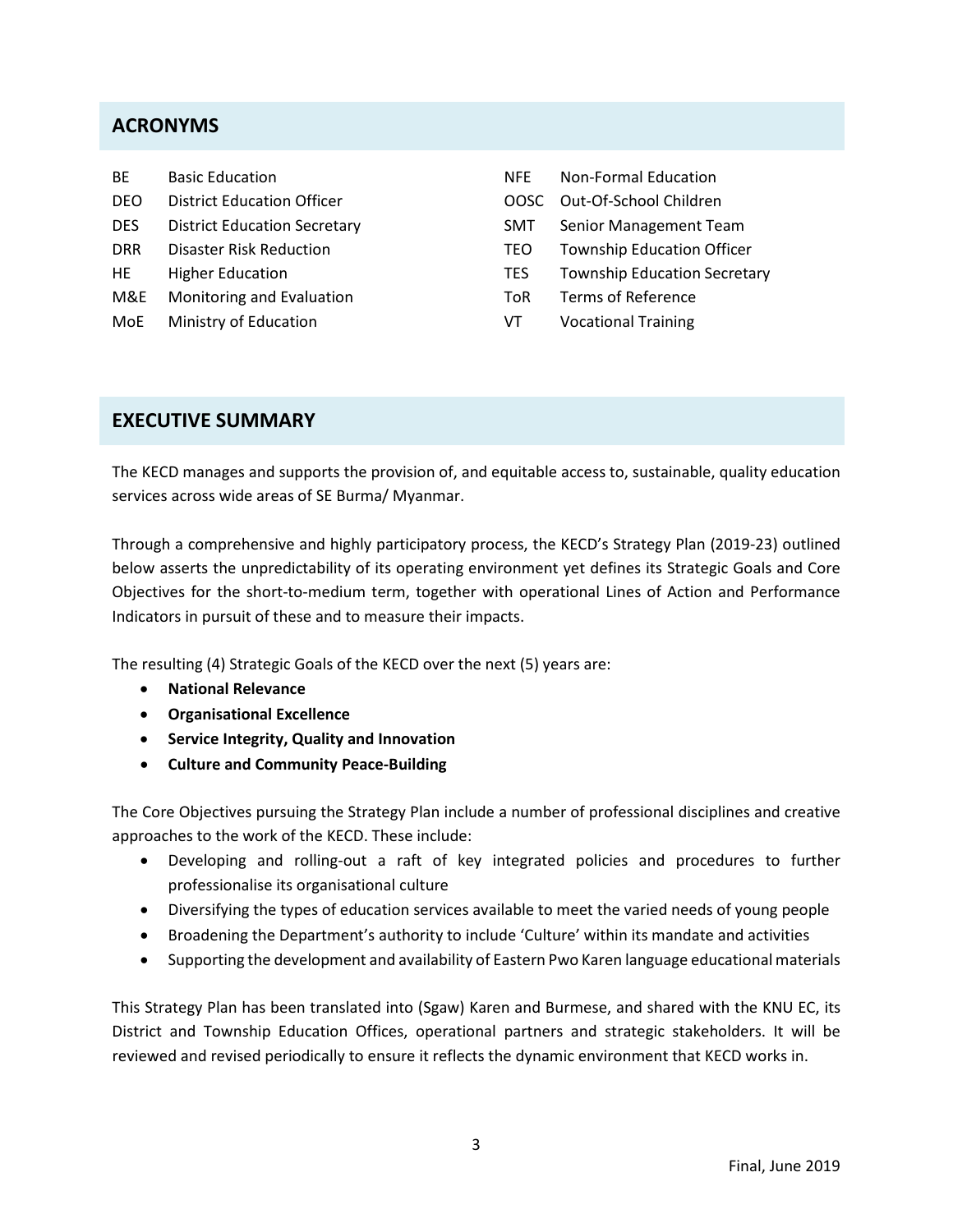## **INTRODUCTION**

As part of the Karen National Union, the Karen Education and Culture Department (KECD) is the governing body that works alongside communities to oversee the standardisation, structuring, delivery and monitoring of sustainable quality educational activities for the Karen peoples inside SE Burma/ Myanmar.

The KECD works with local communities, community leaders and local authorities, as well as regional and international decision-makers to ensure that educational policies and practices adopted and implemented promote peace, democracy, equality and inclusion.

KECD's previous Strategy Plan covered the period from 2013-15. Although many of its Goals and Objectives have continued to be relevant in the years since, for various reasons, it has not been formally updated until now.

KECD's Strategy Plan for 2019-23 defines the overall directions of the Department over the next (5) years. This period is likely to be defined by a number of significant events and ongoing developments in Burma/ Myanmar and Thailand, including:

- The substance of the Nationwide Ceasefire Agreement (NCA) in securing a truce in fighting
- The wider ongoing political negotiations towards a revised political system
- The results of the 2020 national elections in Burma/ Myanmar
- The next KNU Congress and leadership elections (expected in 2021)
- The status and future of the refugees in Thailand and IDPs across SE Burma/ Myanmar.

As such, this Plan reflects the extremely unstable and unpredictable setting in which KECD envisages itself operating through over the next (5) years.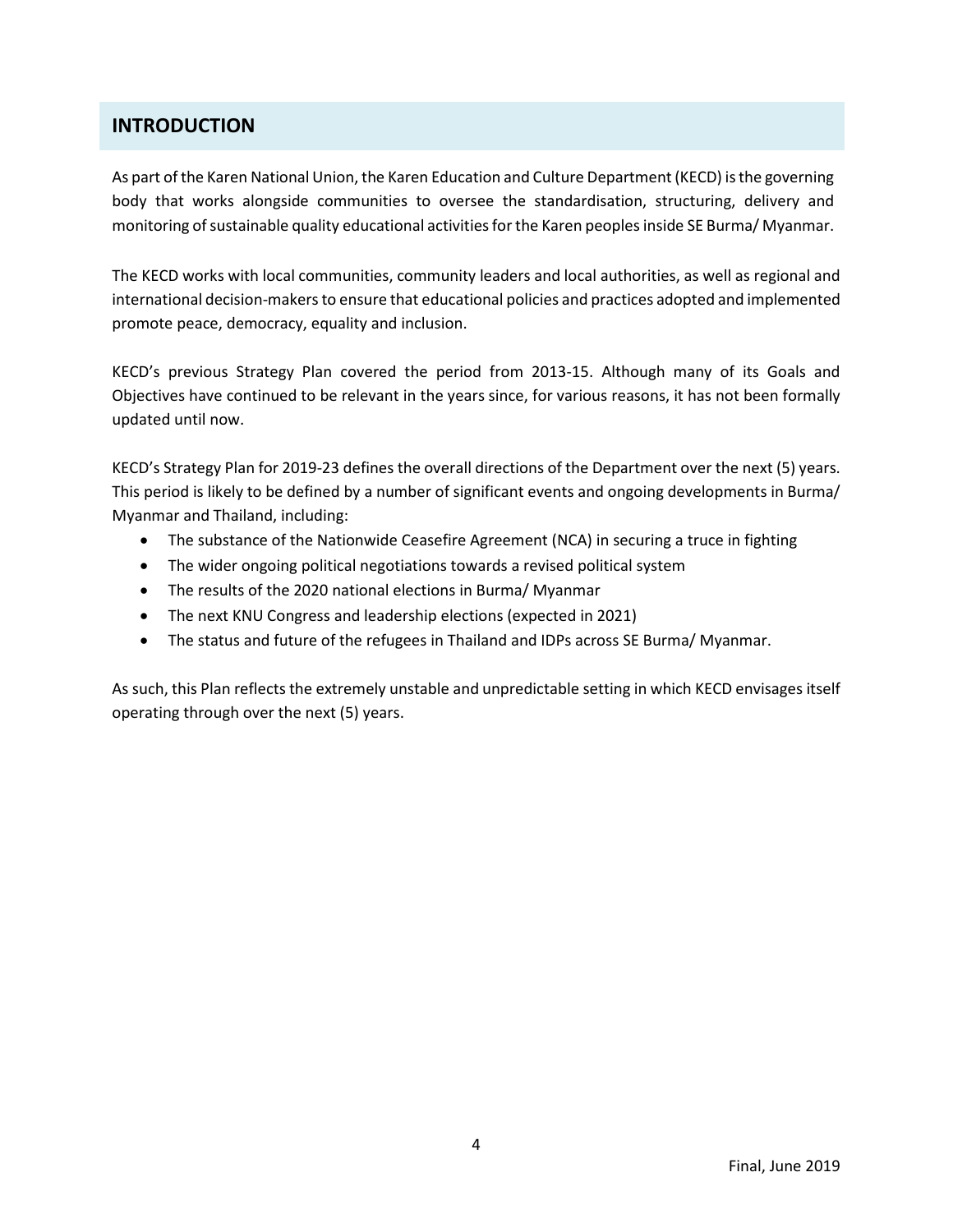## **METHODOLOGY**

This Strategy Plan has been developed through a series of workshops and consultations with a wide range of stakeholders and informants and grows from the KECD's previous 2013-15 Strategy Plan. The initial drafting of the Plan was conducted during the KECD's Annual Meeting during April-May 2019 at its head office in Thay Bay Hta, Hlaingbwe Township in Hpa'an District.

A total of over (100) education staff and representatives from both its Central Offices, all (7) District and most of its (25) Township Education Offices participated, with two external consultants invited to facilitate the process, thus bringing objectivity and impartiality to the proceedings. In summary, the participants:

- 1. Conducted an analysis and evaluation of the Department's governance and management systems, and identified priority issues requiring redress.
- 2. Reviewed its 2013-15 Strategy Plan and evaluated the relevance of its individual components to the Department's current and medium-term future.
- 3. Defined planning assumptions of both its external operating environment and internal organisational context over the next (5) years.
- 4. Clustered these (3) groups of findings into Strategic Goals and supporting Core Objectives.
- 5. Proposed specific Lines of Action to inform the Department's Annual Operating Plans and activities over the next (5) years.
- 6. Reflected on work activities over the past (12) months and identified further specific Lines of Action.

Following this initial drafting, the KECD's Senior Management Team (SMT) met with the KECD's Heads of Bureaux over the following weeks to complete and approve the Strategy Plan, including defining Lines of Action and Performance Indicators. The resulting Strategy Plan is framed by (4) Strategic Goals and driven by (16) Core Objectives.

Due to the ongoing contestation of KECD's education system, the KECD leadership initially anticipated that advocacy would form one of the Strategic Goals. However, following review and finalisation of the Plan, it became clear that advocacy is a cross-cutting component reflected in many of the Core Objectives, and therefore does not constitute a distinct Goal within the document.

This KECD (2019-23) Strategy Plan has been translated into (Sgaw) Karen and Burmese, and shared with the KNU EC, its District and Township Education Offices, operational partners and strategic stakeholders. In consultation with staff, the Senior Management Team (SMT) will review and revise the Plan as necessary on an annual basis to ensure it reflects the dynamic operating environment that KECD works in.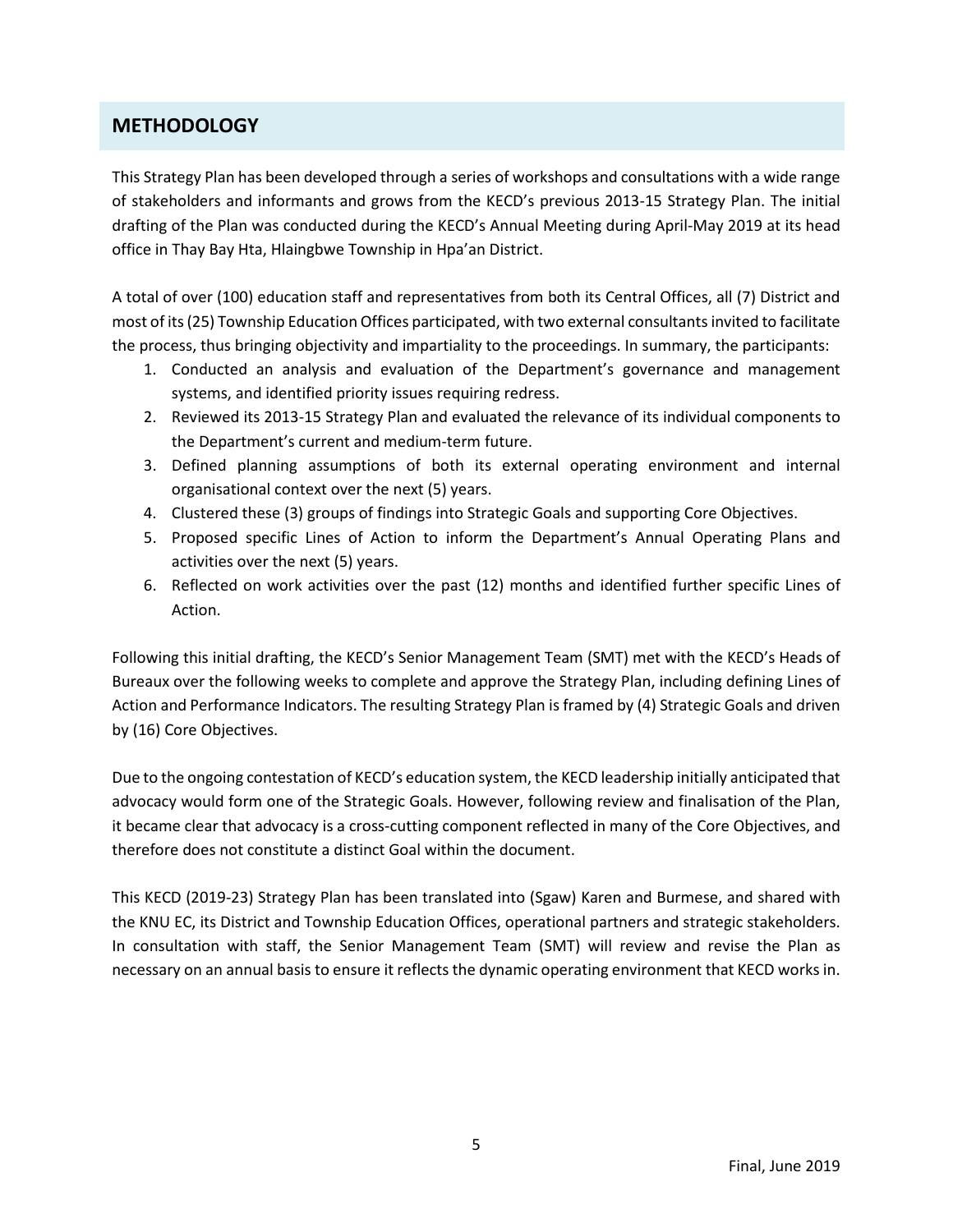## **PLANNING ASSUMPTIONS**

The following are priority assumptions identified by staff as highly influential issues facing the Department and its operations over the coming (5) years, and thus to be considered in our Strategic Planning:

### **EXTERNAL OPERATING ENVIRONMENT**

- Burma/ Myanmar authorities will increasingly recognise the KECD education system, its teachers and students, and mutual partnerships will increase. However, at the same time, the influence of the Burma/ Myanmar MoE and its administration on schools will increase in KECD areas.
- Many refugees will return to SE Burma/ Myanmar from Thailand and integrate into existing communities and schools. The barriers and challenges faced by returning students will continue unless more systematically addressed.
- The rising cost of living will increasingly affect students' abilities to attend school, resulting in increasing school drop-outs, Out-Of-School-Children (OOSC) and informal migration, together with a subsequent undermining of their protection environment.

#### **INTERNAL ORGANISATIONAL CONTEXT**

- KECD's provision of education services will diversify (including the utilisation of technological advances) and, although the number of higher education programmes will reduce, the quality of services and staff will improve.
- Opportunities to teach Karen language(s) in schools will increase, but tensions will increase over the exclusive use of Sgaw Karen in KECD's curriculum. As such, the Department will formalise and embrace cultural issues under its authority and activities.
- KECD will ramp-up its organisational development initiatives, including the formulation and implementation of policies and standard procedures, resulting in improved departmental discipline, intra-organisational communication, teamwork and staff motivation.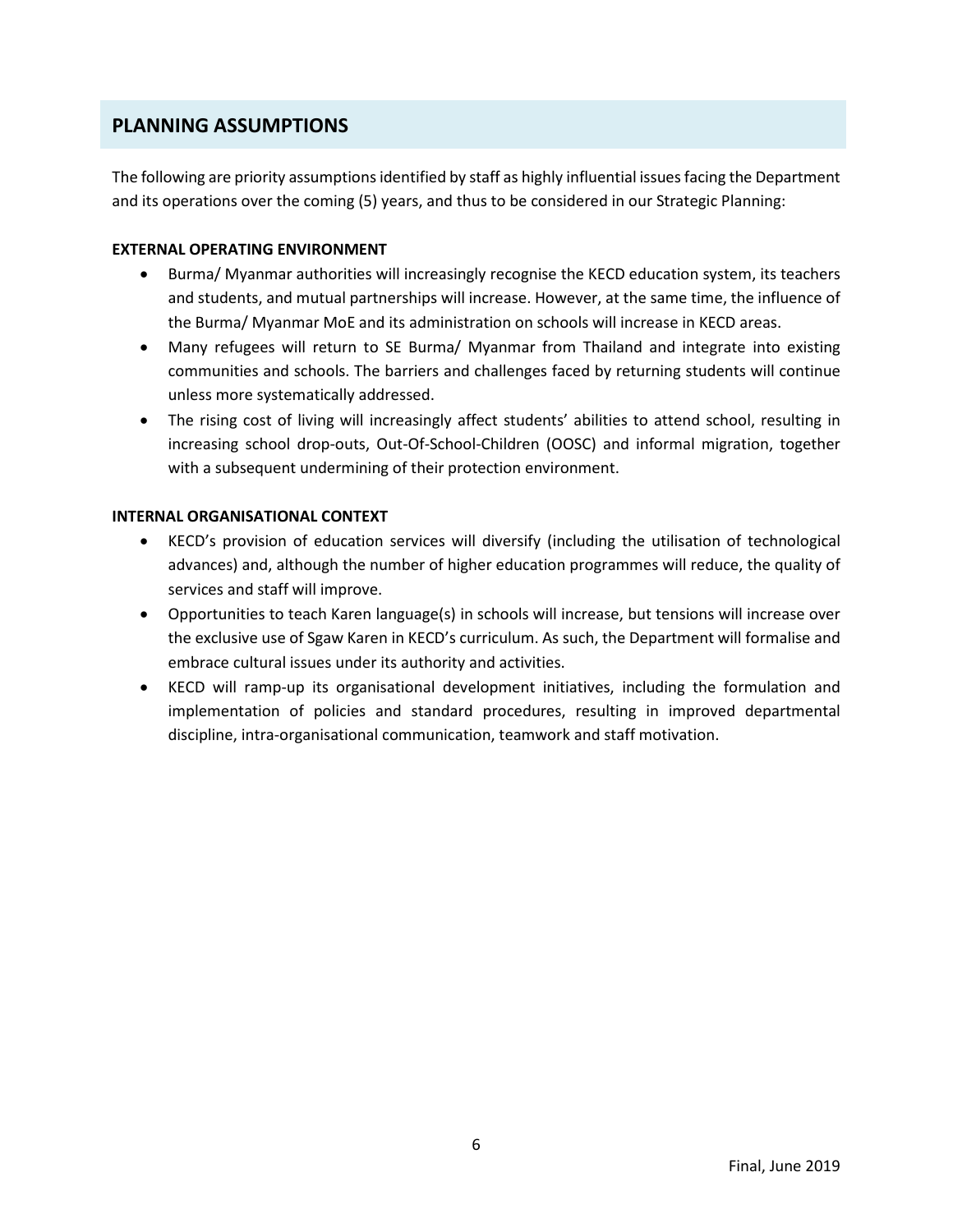**STRATEGIC GOALS**

**CORE OBJECTIVES**

**LINES OF ACTION**

**INDICATORS**

**MEANS OF VERIFICATION**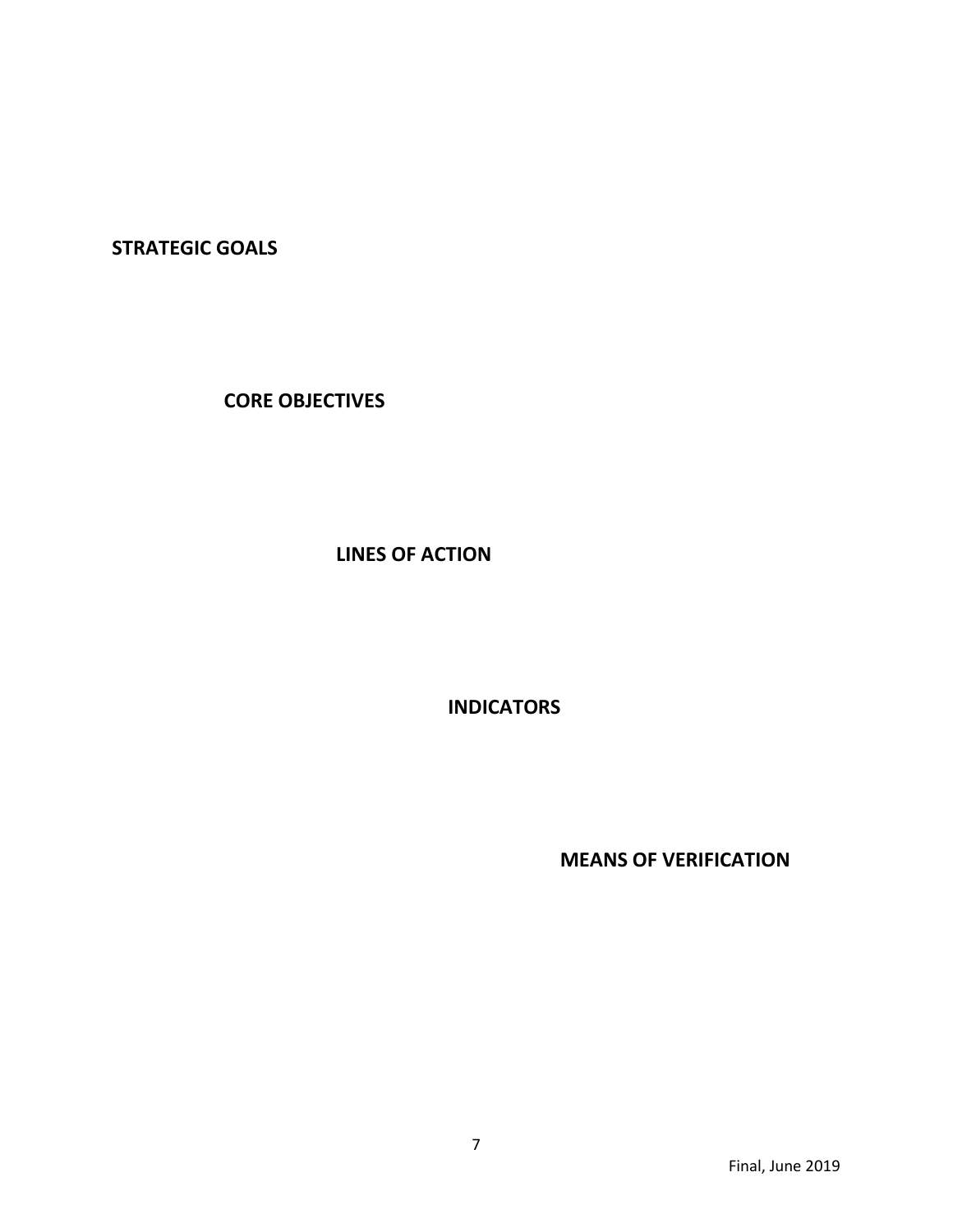## **GOAL #1: NATIONAL RELEVANCE**

### **CORE OBJECTIVES**

**1.1 KECD is a key stakeholder in the development and review processes of national strategic and technical instruments (strategies, policies, standards, frameworks, etc).**

Lines of Action:

- 1. KECD will seek pathways to become more involved and influential in the review and development of the NESP.
- 2. KECD will continue to be a core partner and informant in the Myanmar Education Partnership Programme (MEPP), as it moves into Phase 2 and beyond.

*1.1 Indicators/ Means of Verification:*

- *1. Written invitationsto NESP workshops and inputs informing workshop outcomes and outputs documented.*
- *2. KECD informs and influences the outputs of MEPP Phase 2 and beyond.*

**1.2 The KECD education system, its certification and documentation, as well as its students and staff are recognised and offered equal opportunities by MoE.**

Lines of Action:

1. Pursue pathways for effective and change-making advocacy in co-ordination with other Ethnic Education Service Providers (EESP), (I)NGOs, donors and other stakeholders.

*1.2 Indicators/ Means of Verification:*

- *1. Documentation and reporting on advocacy actions and impacts.*
- *2. Internal documentation and progress reports on activities and impacts.*
- 2. Closely co-ordinate with Mother Organisation in preparing and carrying out bilateral and multilateral

negotiations with the Burma/ Myanmar government on the issue, both during discussions on Interim Arrangements as well as the wider peace process.

## **1.3 KECD leads and/ or actively contributes in local, regional and national co-ordination forums.**

Lines of Action:

- 1. Strengthen relations, information-sharing and general co-ordination with Karen armed groups and Culture and Literacy Committees in line with the vision and aims of the Karen National Plan.
- 2. Continue to participate in KKEST advocacy and coordination activities.
- 3. Continue to participate in regional and national coordination forums and activities, including NNER and Kayin State Education Sector Co-ordination Meetings.
- 4. Actively seek other complementary or alternative forums to strengthen its co-ordination activities.

*1.3 Indicators/ Means of Verification:*

- *1. Internal documentation and progress reports on networking activities and impacts.*
- *2. Attendance records of meetings; documented participation in actions.*
- *3. Attendance records of meetings; documented participation in actions.*
- *4. Internal documentation and progress reports on new networking activities and impacts.*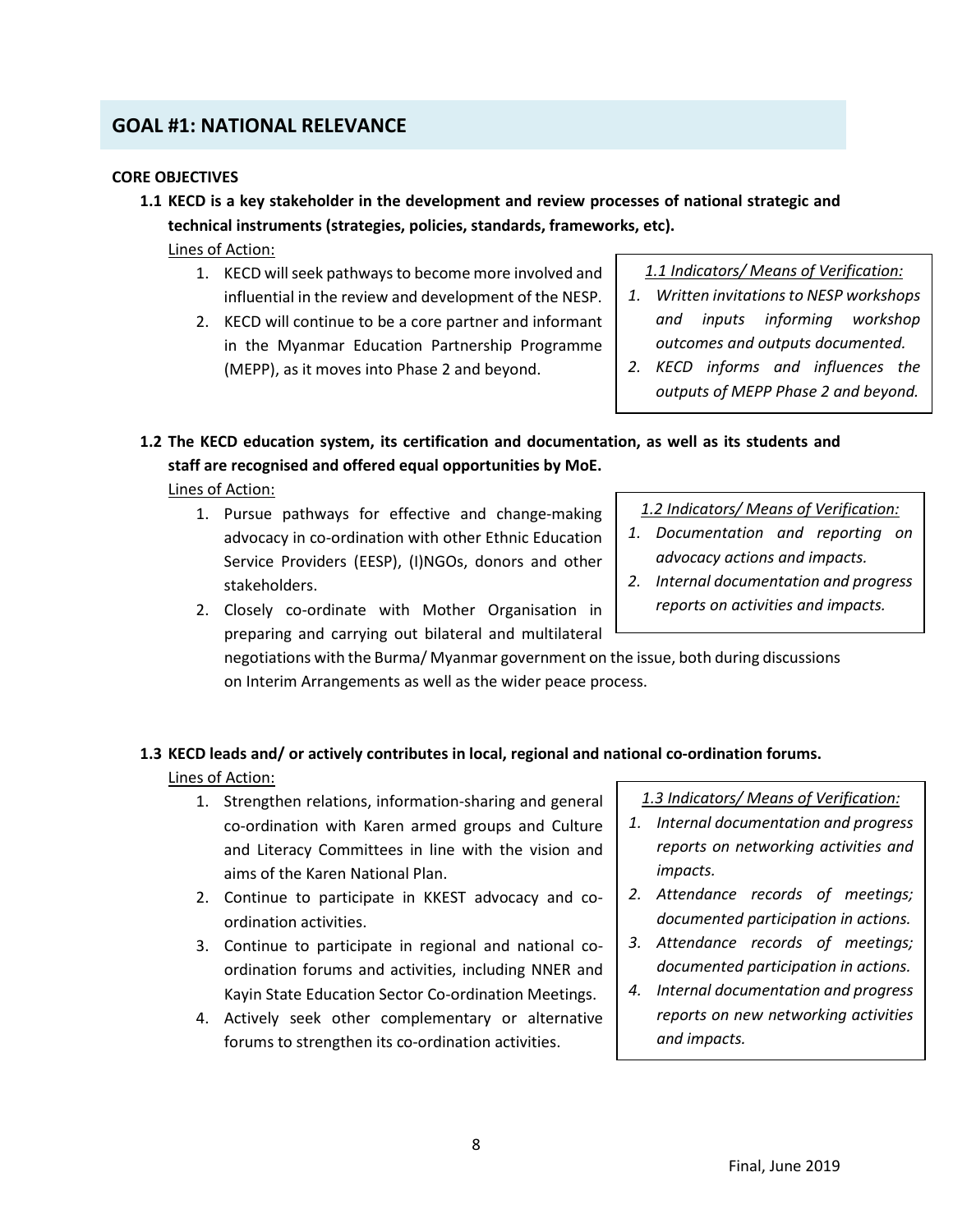## **GOAL #2: ORGANISATIONAL EXCELLENCE**

#### **CORE OBJECTIVES**

**2.1 As part of KECD's deep commitment to good governance and organisational development, a comprehensive raft of integrated policy and procedure manuals guide the operations of the Department, and are well-understood by all staff. Dynamic 2-way verbal and written communication is a core component of intra-departmental co-ordination.**

## Lines of Action:

- 1. Roll-out a two-stage training on the Department's policies and procedures, initially to all field and station staff. Selected members of staff then roll out training to all school staff in pure KED-administered schools as well as in mixed administration schools, where possible.
- 2. Policies and procedures will be a core component of orientation sessions for all new staff when starting their employment.
- 3. All policies and procedures will be reviewed and revised as necessary on an annual basis.

#### *2.1 Indicators/ Means of Verification:*

- *1. Agenda and attendance list of trainings. Post-training assessment forms completed.*
- *2. Personnel records of all new staff.*
- *3. Annual workshop documentation.*
- *4. Quarterly staff meeting minutes and annual staff appraisal documentation.*
- 4. The ongoing quality of intra-departmental communication to be a key theme in informal and formal staff appraisals.
- **2.2 The Department maintains an appropriate number of skilled staff to achieve its goals. The roles and responsibilities of individual staff members and their collective Bureaux, Units, etc are clearly defined through up-to-date job descriptions and Departmental policies.**

### Lines of Action:

- 1. Implement new staff motivation/ retention policies and strengthen staff recruitment processes.
- 2. Issue job descriptions for all staff and review during annual appraisals.
- 3. Finalise and circulate organisational and staff structure charts to all Bureaux and Units.

*2.2 Indicators/ Means of Verification:*

- *1. Staff retention rates and staff recruitment processes improve; internal reports and quarterly staff meeting minutes.*
- *2. All staff have clear and relevant job descriptions; annual staff appraisal documentation.*
- *3. Organisational and staff structure charts distributed; internal reports and quarterly staff meeting minutes.*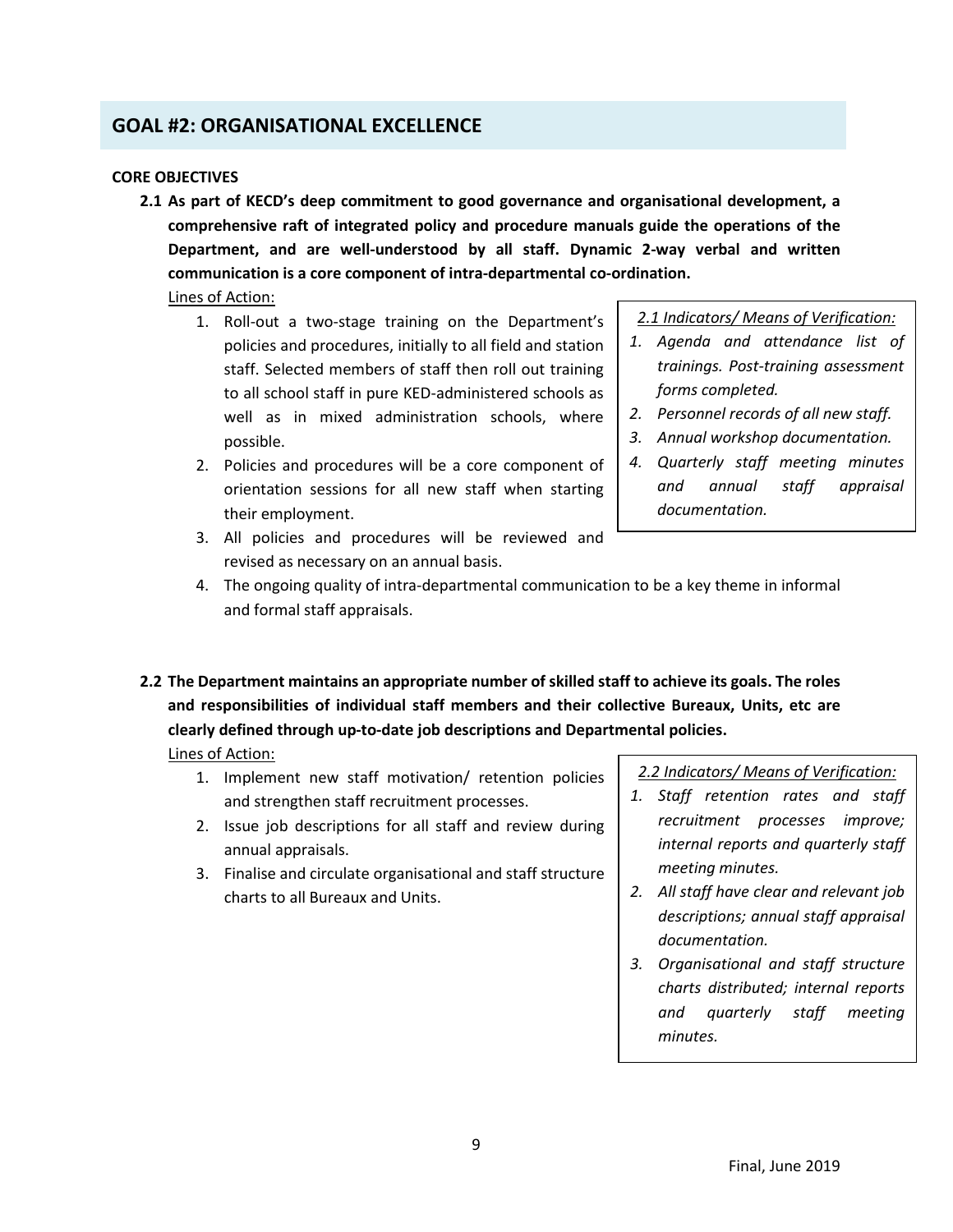- **2.3 A robust system of M&E is in place which meaningfully informs both programme development and reporting to authorities and donors. Donors and authorities consider KECD's external reporting to be substantive, highly accurate and to consistently meet their requirements.** Lines of Action:
	- 1. Develop an M&E Framework and Plan and have competent staff in place to efficiently and effectively conduct M&E activities.
	- 2. Utilise the improved data collection and management to strengthen reporting systems.

*2.3 Indicators/ Means of Verification:*

- *1. M&E Framework and Plan developed and implemented; M&E activities conducted in an accurate and timely manner.*
- *2. Written feedback from donors and authorities.*

## **2.4 Adequate and sustained funding and facilities enables the Department to fully manage and administer its programmes.**

Lines of Action:

- 1. Develop a fund-raising strategy to strengthen its financial security.
- 2. Work towards having a minimum financial reserve of 6-months of expenses as a buffer to any financial shocks.

*2.4 Indicators/ Means of Verification:*

- *1. Fund-raising strategy developed.*
- *2. Level of financial reserve improves; bank account reconciliation and annual accounting statement.*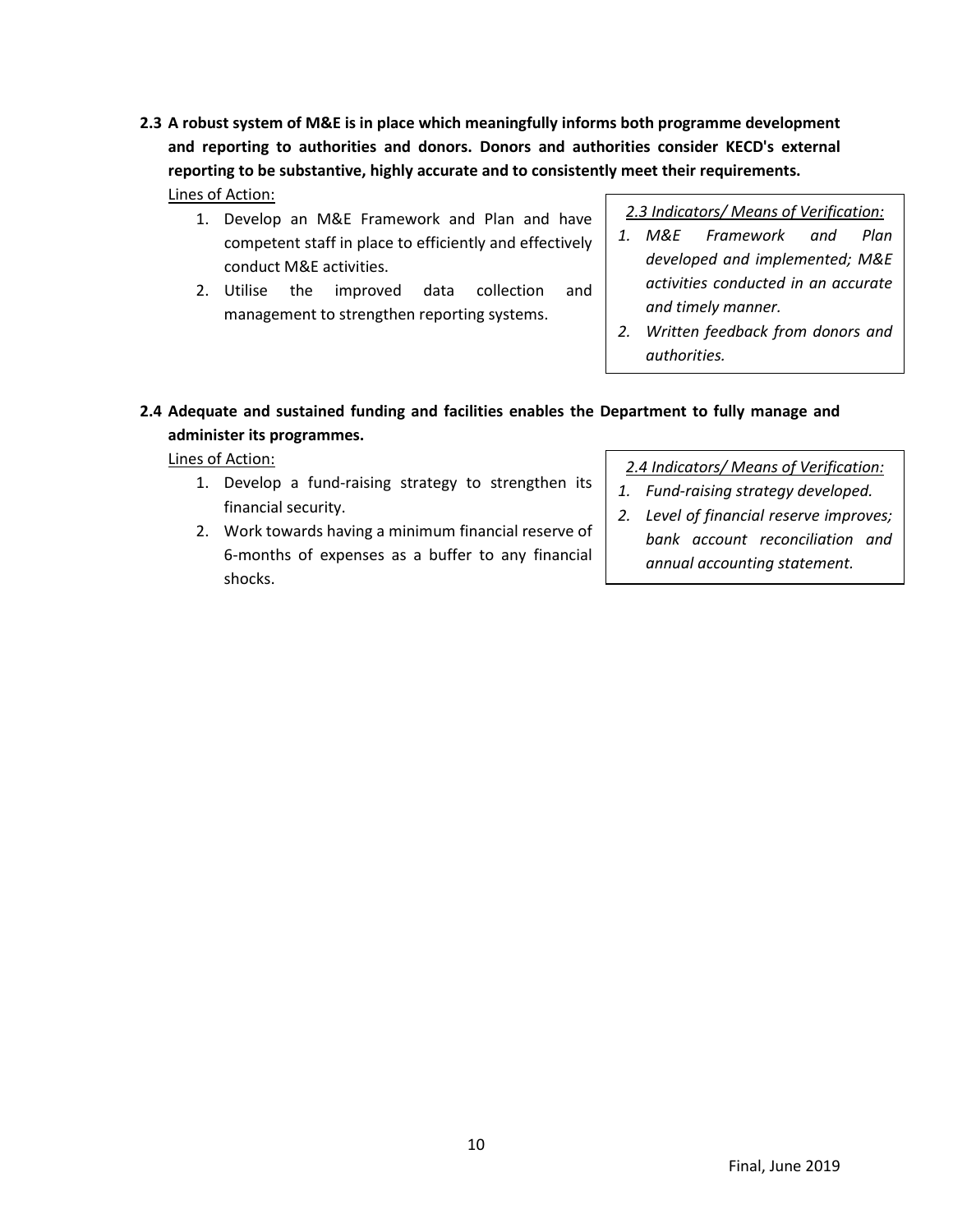# **GOAL #3: SERVICE INTEGRITY, QUALITY AND INNOVATION**

### **CORE OBJECTIVES**

**3.1 Pure KECD-led schools are effectively managed by the local community without unwanted interference.**

Lines of Action:

- 1. Conduct school management capacity-building activities with PTAs and the general community; raise awareness on the importance and relevance of the work of KECD and the need to maintain autonomy of schools.
- 2. Maintain both involvement through Mother Organisation and with MEPP in negotiations and

*3.1 Indicators/ Means of Verification:*

- *1. Trainings and awareness-raising conducted; DEO/ TEO reports and post-training assessment forms.*
- *2. Internal documentation and progress reports on activities and impacts.*

advocacy towards agreed Interim Arrangements and the wider peace process.

- **3.2 Communities and individuals inside Myanmar have access to adequate, diverse, affordable, appropriate and quality educational opportunities (including BE, HE, VT, NFE, etc), with concentrated assistance to marginalised and culturally diverse groups.**
	- Line of Action:
		- 1. Broaden networks with existing and potential partners, donors and agencies as well as with government agencies to identify more potential opportunities to provide more education services.

*3.2 Indicators/ Means of Verification:*

- *1. Networks broadened and opportunities for new education services identified; internal documentation and progress reports on activities and impacts.*
- **3.3 KECD's full curriculum package is regularly reviewed and revised to ensure its contents are upto-date, culturally relevant and developmentally appropriate. As a result, teachers and students have adequate quality and appropriate teaching resources, learning materials and associated aids. Technological advances and opportunities are utilised as possible.** Lines of Action:
	- 1. Conduct a comprehensive curriculum review every 5 years and implement appropriate recommendations.
	- 2. Keep abreast of developments in technology and consider appropriate opportunities to integrate into school programming.
- *3.3 Indicators/ Means of Verification:*
- *1. Comprehensive curriculum review conducted, and recommendations implemented.*
- *2. New and appropriate technological developments considered; quarterly staff meeting minutes.*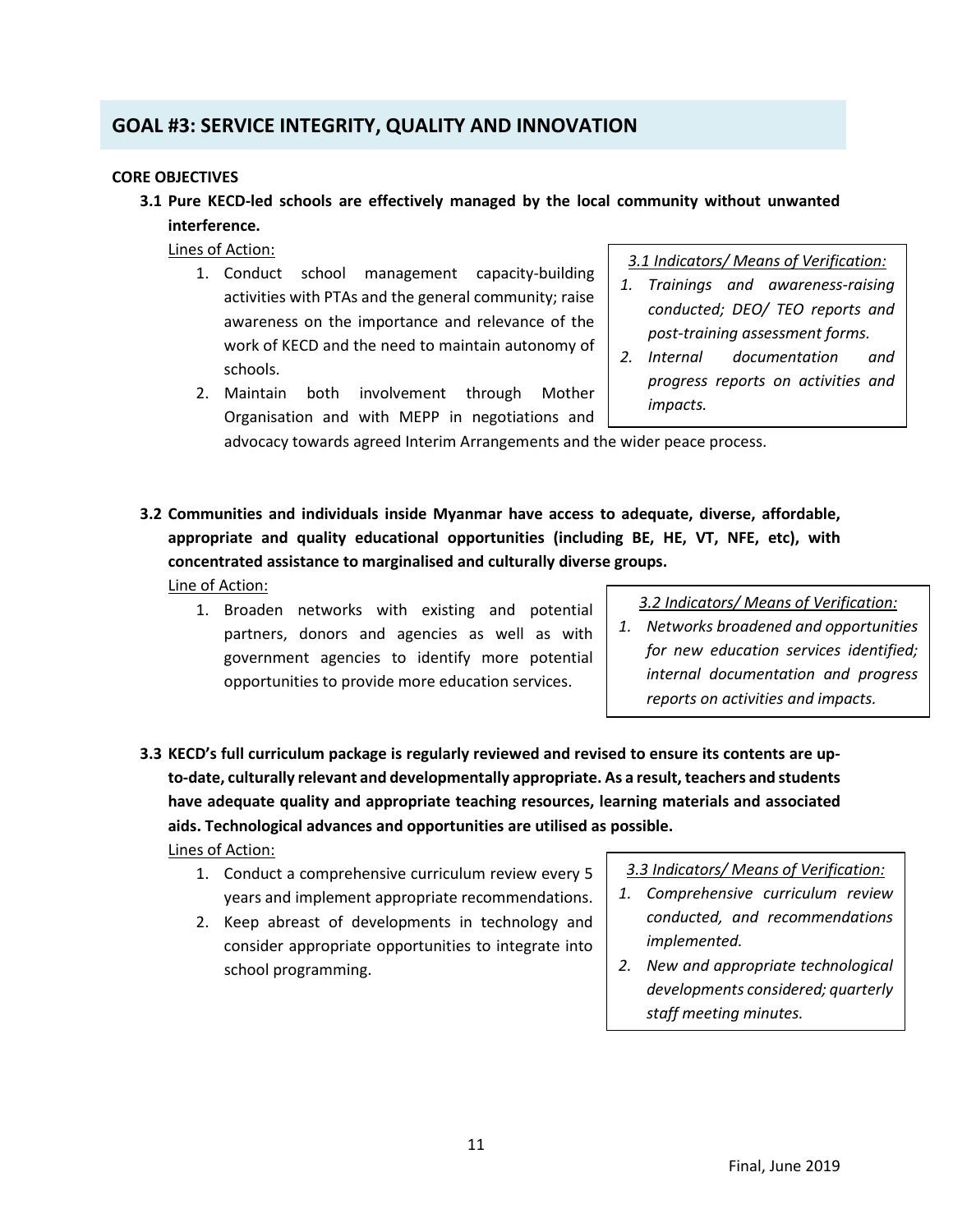# **3.4 Teachers are able to access regular quality teacher training suitable to a low-resource educational setting in both methodology and subject.**

Lines of Action:

- 1. Continue to provide quality subject content and methodology trainings to teachers at least once a year, together with follow-up mentoring. (KTWG provides regular general teaching methodology, classroom management and child psychology trainings).
- 2. Strengthen co-ordination with KTWG in materials and module development.

*3.4 Indicators/ Means of Verification:*

- *1. Subject trainings and follow-up mentoring conducted at least annually; internal documentation and post-training assessment forms.*
- *2. Co-ordination with KTWG on materials development improved; feedback from Curriculum Unit, endusers, and subject trainers.*
- **3.5 Adequate and sustained funding enables the Department to effectively carry out its programme activities.**

Lines of Action:

- 1. Develop fund-raising strategy to strengthen financial security.
- 2. Work towards having a minimum financial reserve of 6-months of expenses as a buffer to any financial shocks.

*3.5 Indicators/ Means of Verification:*

- *1. Fund-raising strategy developed.*
- *2. Level of financial reserve improves; bank account reconciliation and annual accounting statement.*

## **3.6 Complementary programmes supporting the wider well-being of students are added to programme activities.**

Line of Action:

- 1. Consider adding suitable extension programmes to operations, including possibly:
	- Disaster Risk Reduction (DRR) planning with prone schools
	- School Health project
	- Vocational Training
	- Non-Formal Education
	- Boarding House project

## *3.6 Indicators/ Means of Verification:*

*1. Additional extension programmes considered; internal documentation, quarterly staff meeting minutes, donor proposals and agreements.*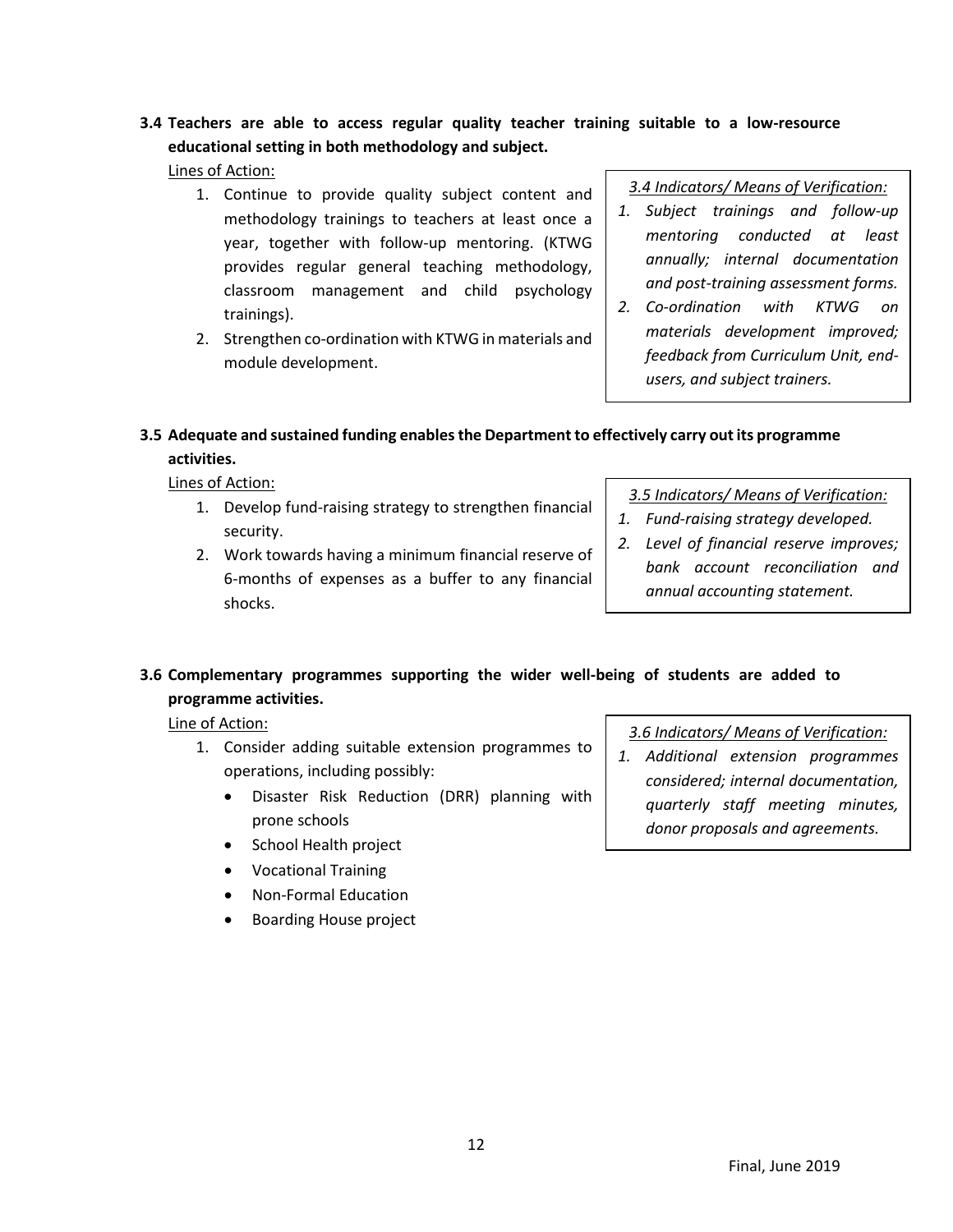# **GOAL #4: CULTURE AND COMMUNITY PEACE-BUILDING**

### **CORE OBJECTIVES**

**4.1 Refugee and IDP students (and their families) are able to (re)integrate into the different school systems and local communities safely and in dignity.**

Lines of Action:

- 1. With KRCEE, harmonise transition mechanisms between refugee camp schools and schools in operational areas in SE Burma/ Myanmar.
- 2. DEOs and TEOs increase awareness and understanding among receiving communities on (re)integration issues.

*4.1 Indicators/ Means of Verification:*

- *1. Complementary transition processes are harmonised and functional; KECD-KRCEE meeting minutes, internal DEO/ TEO reporting.*
- *2. Awareness-raising conducted; internal DEO/ TEO reporting.*
- **4.2 Inter-communal relations between different Karen factions are built and strengthened through the provision of education services and systems, especially in un(der-)serviced and conflictaffected areas in the regions in which we work.**

Lines of Action:

- 1. Strengthen relations, information-sharing and general co-ordination with Karen armed groups and Culture and Literacy Committees in line with the vision and aims of the Karen National Plan.
- 2. Establish and make available guidelines for schools to develop Eastern Pwo Karen language learning materials in line with KECD policies and practices.

*4.2 Indicators/ Means of Verification:*

- *1. Internal documentation and progress reports on networking activities and impacts.*
- *2. Guidelines developed in line with KECD policies and practices; internal documentation.*
- **4.3 KECD integrates culture issues into its regular activities, including addressing tensions over the exclusive use of Sgaw Karen in KECD's curriculum.**

Lines of Action:

- 1. Establish a functional Culture Committee under KECD and develop Terms of Reference to define its responsibilities.
- *2.* Establish and make available guidelines for schools to develop Eastern Pwo Karen language learning materials in line with KECD policies and practices.

*4.3 Indicators/ Means of Verification:*

- *1. Culture Committee established and ToR developed; Job descriptions developed, Organisational and Staff Structures updated, staff reporting.*
- *2. Guidelines developed in line with KECD policies and practices; internal documentation.*